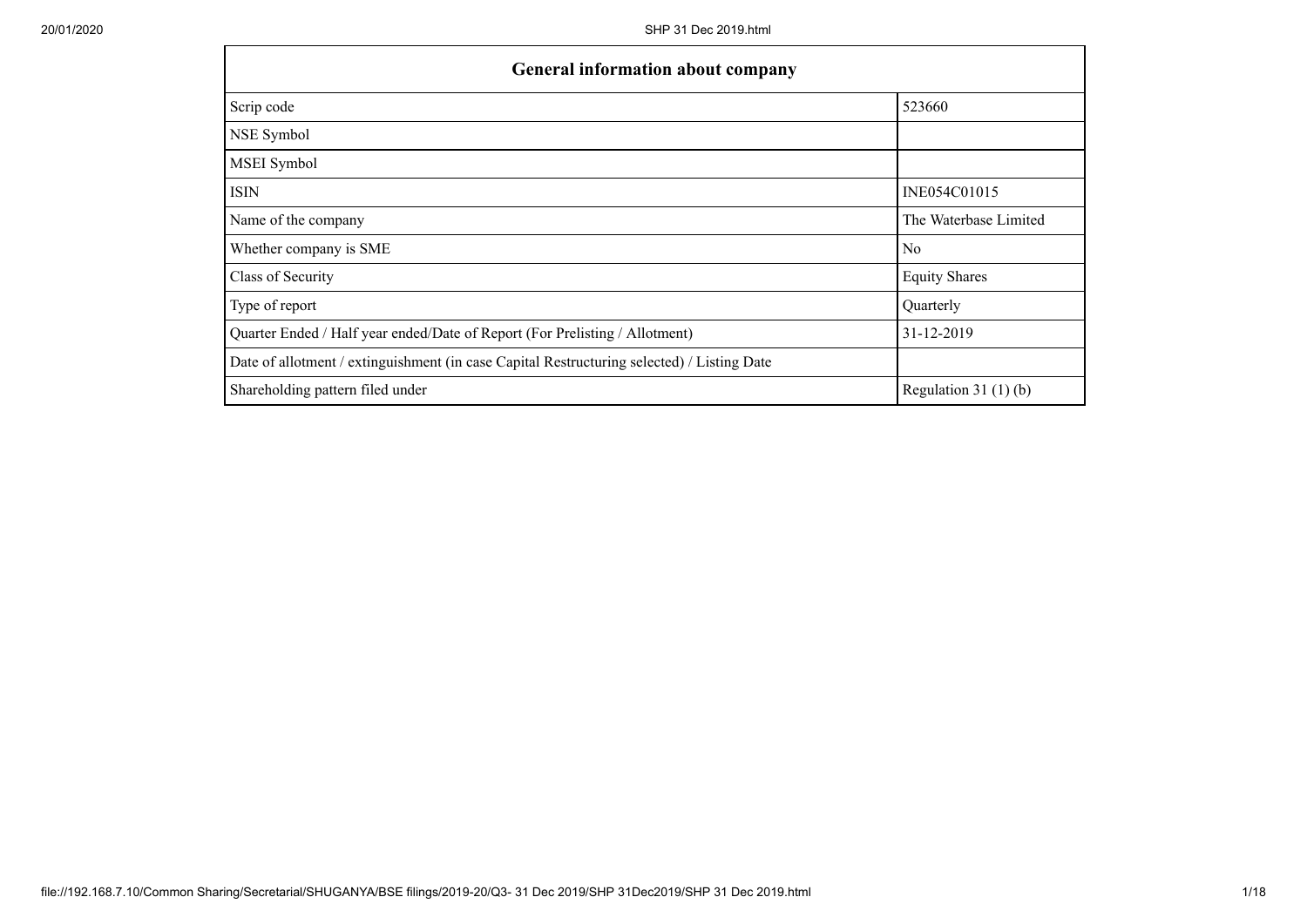|            | <b>Declaration</b>                                                                        |                |                                |                       |                             |
|------------|-------------------------------------------------------------------------------------------|----------------|--------------------------------|-----------------------|-----------------------------|
| Sr.<br>No. | Particular                                                                                | Yes/No         | Promoter and<br>Promoter Group | Public<br>shareholder | Non Promoter-<br>Non Public |
|            | Whether the Listed Entity has issued any partly paid up shares?                           | N <sub>0</sub> | N <sub>0</sub>                 | No                    | No                          |
| 2          | Whether the Listed Entity has issued any Convertible Securities<br>$\overline{\cdot}$     | N <sub>0</sub> | N <sub>o</sub>                 | No                    | N <sub>0</sub>              |
| 3          | Whether the Listed Entity has issued any Warrants?                                        | N <sub>o</sub> | N <sub>o</sub>                 | N <sub>o</sub>        | N <sub>o</sub>              |
| 4          | Whether the Listed Entity has any shares against which<br>depository receipts are issued? | N <sub>0</sub> | N <sub>o</sub>                 | N <sub>o</sub>        | N <sub>o</sub>              |
| 5          | Whether the Listed Entity has any shares in locked-in?                                    | N <sub>0</sub> | No                             | No                    | No                          |
| 6          | Whether any shares held by promoters are pledge or otherwise<br>encumbered?               | No             | N <sub>o</sub>                 |                       |                             |
|            | Whether company has equity shares with differential voting<br>rights?                     | No             | N <sub>0</sub>                 | No                    | No                          |
| 8          | Whether the listed entity has any significant beneficial owner?                           | Yes            |                                |                       |                             |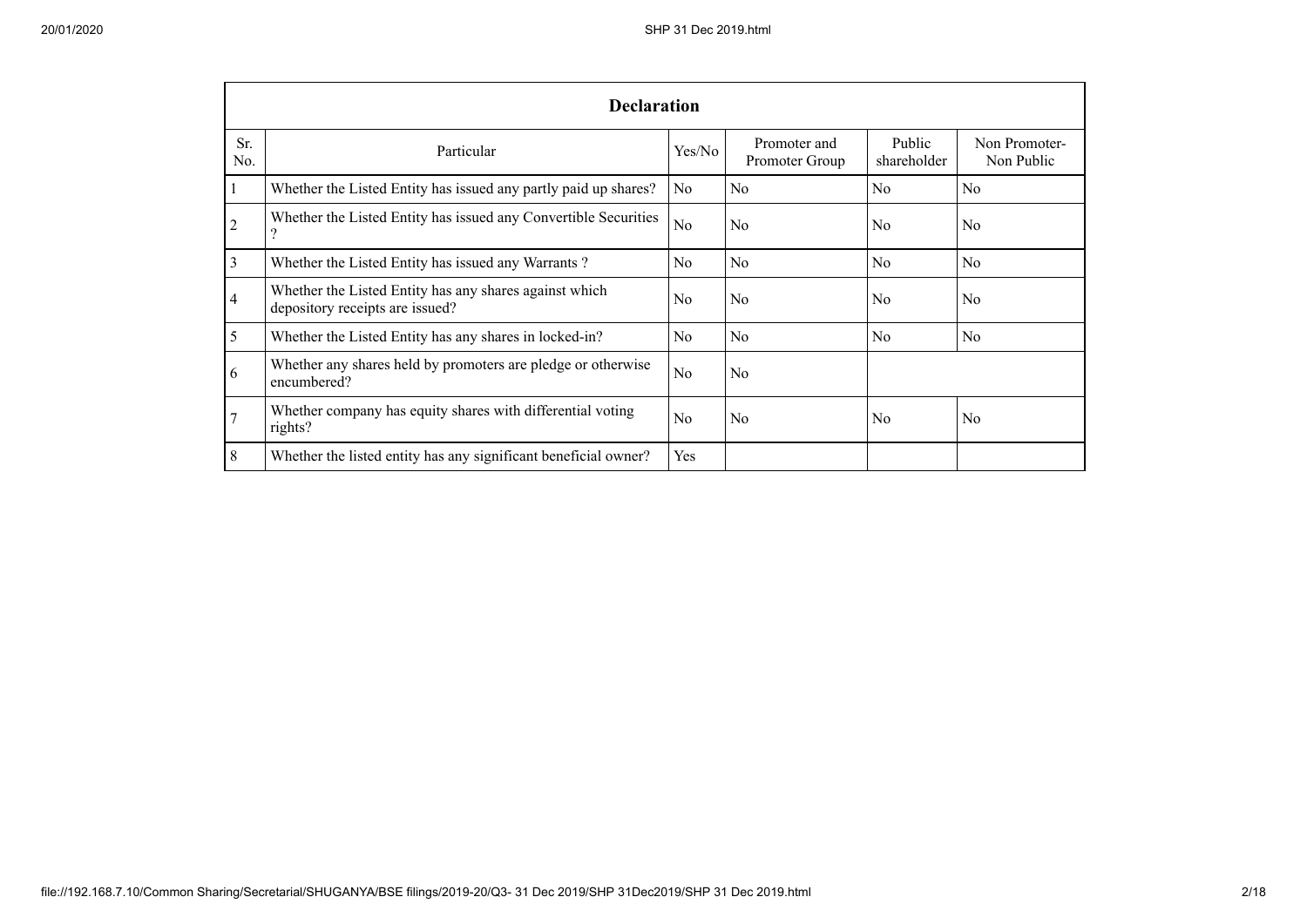|                                        |                                           |                   |                         |                             |                          |                              | <b>Table I - Summary Statement holding of specified securities</b> |                                                                  |               |                 |            |
|----------------------------------------|-------------------------------------------|-------------------|-------------------------|-----------------------------|--------------------------|------------------------------|--------------------------------------------------------------------|------------------------------------------------------------------|---------------|-----------------|------------|
|                                        | Category                                  | No. of<br>Nos. Of |                         | No. Of<br>Partly<br>paid-up | No. Of<br>shares         | Total nos.<br>shares         | Shareholding as a<br>% of total no. of                             | Number of Voting Rights held in each<br>class of securities (IX) |               |                 |            |
| Category<br>$\left( \mathrm{I}\right)$ | of<br>shareholder                         | shareholders      | fully paid<br>up equity | equity                      | underlying<br>Depository | held (VII)                   | shares (calculated<br>as per SCRR,                                 | No of Voting (XIV) Rights                                        |               |                 | Total as a |
|                                        | (II)                                      | (III)             | shares<br>held (IV)     | shares<br>held<br>(V)       | Receipts<br>(VI)         | $= (IV) +$<br>$(V)$ + $(VI)$ | 1957) (VIII) As a<br>% of $(A+B+C2)$                               | Class eg:<br>$\mathbf{X}$                                        | Class<br>eg:y | $%$ of<br>Total | $(A+B+C)$  |
| (A)                                    | Promoter<br>&<br>Promoter<br>Group        | 8                 | 27806094                |                             |                          | 27806094                     | 67.12                                                              | 27806094                                                         |               | 27806094        | 67.12      |
| (B)                                    | Public                                    | 40913             | 13620685                |                             |                          | 13620685                     | 32.88                                                              | 13620685                                                         |               | 13620685        | 32.88      |
| (C)                                    | Non<br>Promoter-<br>Non Public            |                   |                         |                             |                          |                              |                                                                    |                                                                  |               |                 |            |
| (C1)                                   | <b>Shares</b><br>underlying<br><b>DRs</b> |                   |                         |                             |                          |                              |                                                                    |                                                                  |               |                 |            |
| (C2)                                   | Shares held<br>by<br>Employee<br>Trusts   |                   |                         |                             |                          |                              |                                                                    |                                                                  |               |                 |            |
|                                        | Total                                     | 40921             | 41426779                |                             |                          | 41426779                     | 100                                                                | 41426779                                                         |               | 41426779        | 100        |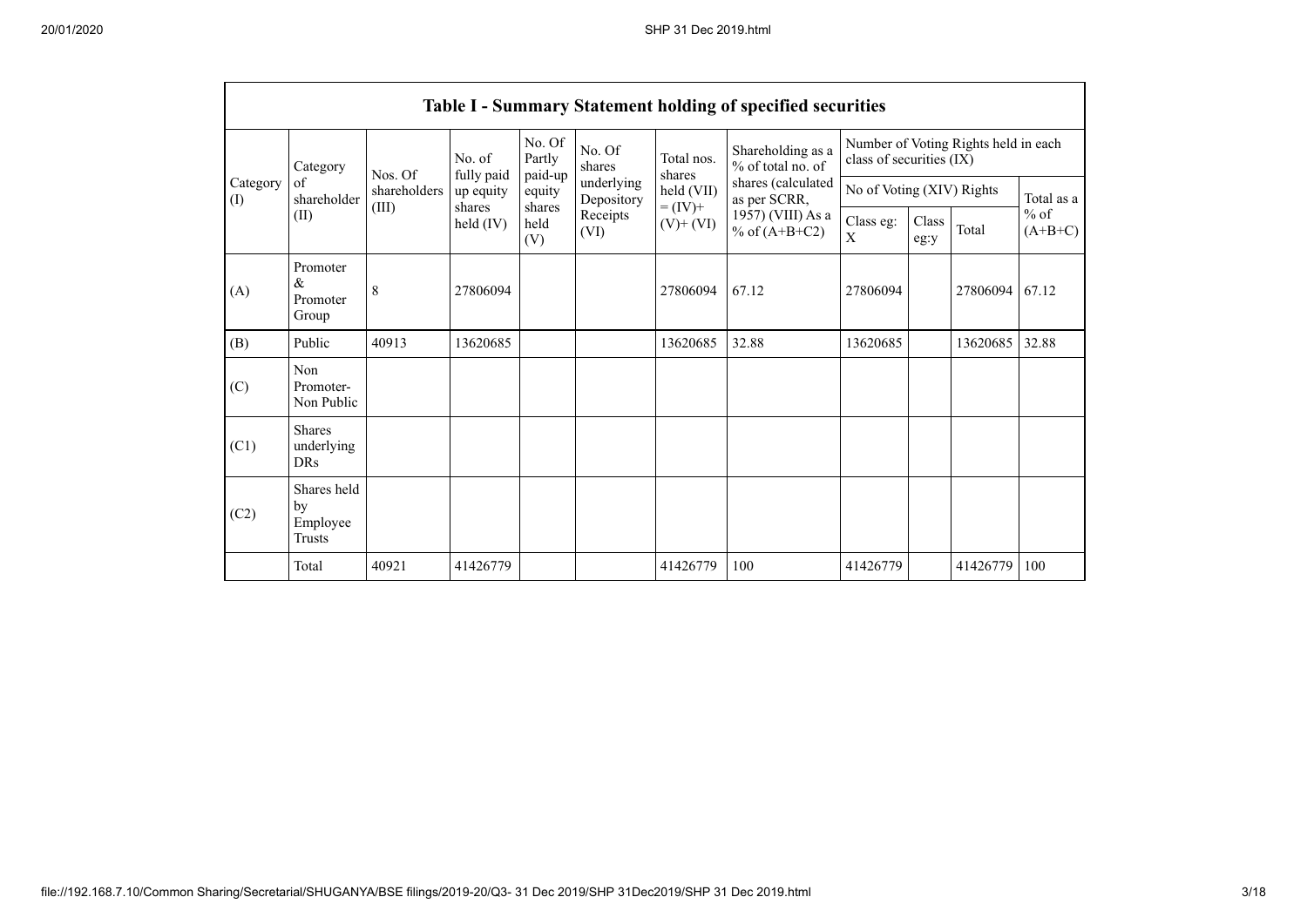|          |                                                |                                                                                 |                                    |                                                           | Table I - Summary Statement holding of specified securities                              |            |                                                  |                         |                                                         |                                       |
|----------|------------------------------------------------|---------------------------------------------------------------------------------|------------------------------------|-----------------------------------------------------------|------------------------------------------------------------------------------------------|------------|--------------------------------------------------|-------------------------|---------------------------------------------------------|---------------------------------------|
| Category | Category<br>of                                 | No. Of<br>No. of<br><b>Shares</b><br><b>Shares</b><br>Underlying<br>Outstanding | Underlying                         | No. Of Shares<br>Underlying<br>Outstanding<br>convertible | Shareholding, as a %<br>assuming full<br>conversion of<br>convertible securities (       |            | Number of<br>Locked in<br>shares (XII)           | <b>Shares</b><br>(XIII) | Number of<br>pledged or<br>otherwise<br>encumbered      | Number of<br>equity shares<br>held in |
| (I)      | shareholder<br>(II)                            | convertible<br>securities<br>(X)                                                | Outstanding<br>Warrants<br>$(X_i)$ | securities and<br>No. Of<br>Warrants (Xi)<br>(a)          | as a percentage of<br>diluted share capital)<br>$(XI)=(VII)+(X) As a %$<br>of $(A+B+C2)$ | No.<br>(a) | As a<br>$%$ of<br>total<br>Shares<br>held<br>(b) | No.<br>(a)              | As a<br>$%$ of<br>total<br><b>Shares</b><br>held<br>(b) | dematerialized<br>form $(XIV)$        |
| (A)      | Promoter<br>&<br>Promoter<br>Group             |                                                                                 |                                    |                                                           | 67.12                                                                                    |            |                                                  |                         |                                                         | 27806094                              |
| (B)      | Public                                         |                                                                                 |                                    |                                                           | 32.88                                                                                    |            |                                                  |                         |                                                         | 11989546                              |
| (C)      | Non<br>Promoter-<br>Non Public                 |                                                                                 |                                    |                                                           |                                                                                          |            |                                                  |                         |                                                         |                                       |
| (C1)     | Shares<br>underlying<br><b>DRs</b>             |                                                                                 |                                    |                                                           |                                                                                          |            |                                                  |                         |                                                         |                                       |
| (C2)     | Shares held<br>by<br>Employee<br><b>Trusts</b> |                                                                                 |                                    |                                                           |                                                                                          |            |                                                  |                         |                                                         |                                       |
|          | Total                                          |                                                                                 |                                    |                                                           | 100                                                                                      |            |                                                  |                         |                                                         | 39795640                              |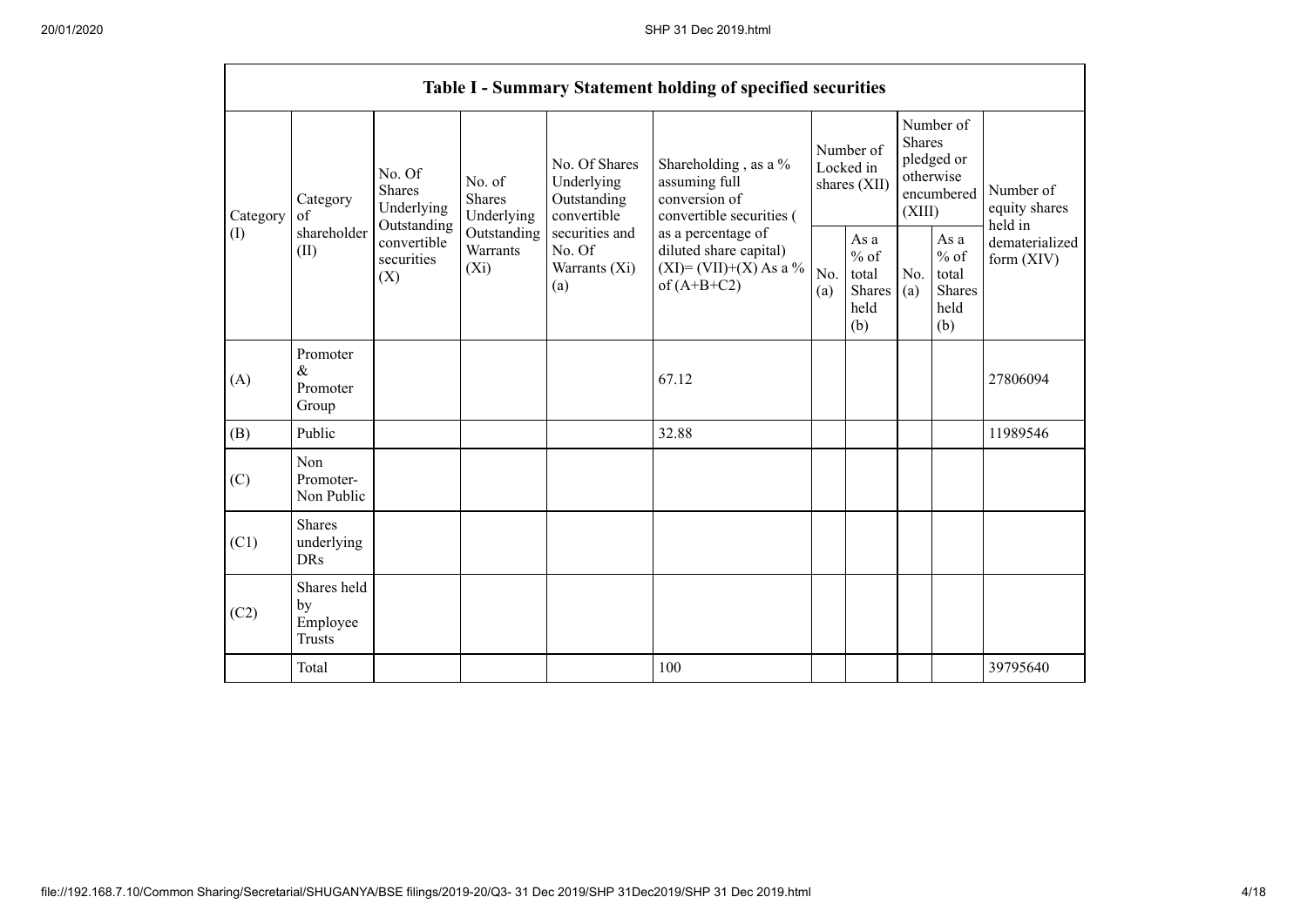|                                                                                                | Table II - Statement showing shareholding pattern of the Promoter and Promoter Group |                          |                                   |                                 |                                    |                             |                                                  |                          |                           |                                      |                                 |
|------------------------------------------------------------------------------------------------|--------------------------------------------------------------------------------------|--------------------------|-----------------------------------|---------------------------------|------------------------------------|-----------------------------|--------------------------------------------------|--------------------------|---------------------------|--------------------------------------|---------------------------------|
|                                                                                                |                                                                                      |                          |                                   | No.<br>Of                       | No. Of                             | Total nos.                  | Shareholding<br>as a % of<br>total no. of        | class of securities (IX) |                           | Number of Voting Rights held in each |                                 |
| Sr.                                                                                            | Category &<br>Name of the                                                            | Nos. Of<br>shareholders  | No. of<br>fully paid<br>up equity | Partly<br>paid-<br>up           | shares<br>underlying<br>Depository | shares<br>held<br>$(VII) =$ | shares<br>(calculated<br>as per                  |                          | No of Voting (XIV) Rights |                                      | Total<br>as a $%$               |
|                                                                                                | Shareholders (I)                                                                     | (III)                    | shares<br>held (IV)               | equity<br>shares<br>held<br>(V) | Receipts<br>(VI)                   | $(IV)$ +<br>$(V)$ + $(VI)$  | SCRR,<br>1957) (VIII)<br>As a % of<br>$(A+B+C2)$ | Class eg:<br>$\mathbf X$ | Class<br>eg:y             | Total                                | of<br>Total<br>Voting<br>rights |
| A                                                                                              | Table II - Statement showing shareholding pattern of the Promoter and Promoter Group |                          |                                   |                                 |                                    |                             |                                                  |                          |                           |                                      |                                 |
| (1)                                                                                            | Indian                                                                               |                          |                                   |                                 |                                    |                             |                                                  |                          |                           |                                      |                                 |
| (a)                                                                                            | Individuals/Hindu<br>undivided Family                                                | 5                        | 400800                            |                                 |                                    | 400800                      | 0.97                                             | 400800                   |                           | 400800                               | 0.97                            |
| (d)                                                                                            | Any Other<br>(specify)                                                               | $\mathfrak{Z}$           | 27405294                          |                                 |                                    | 27405294                    | 66.15                                            | 27405294                 |                           | 27405294                             | 66.15                           |
| Sub-Total<br>(A)(1)                                                                            |                                                                                      | 8                        | 27806094                          |                                 |                                    | 27806094                    | 67.12                                            | 27806094                 |                           | 27806094                             | 67.12                           |
| (2)                                                                                            | Foreign                                                                              |                          |                                   |                                 |                                    |                             |                                                  |                          |                           |                                      |                                 |
| Total<br>Shareholding<br>of Promoter<br>and<br>Promoter<br>Group $(A)=$<br>$(A)(1)+(A)$<br>(2) |                                                                                      | 8                        | 27806094                          |                                 |                                    | 27806094                    | 67.12                                            | 27806094                 |                           | 27806094 67.12                       |                                 |
| $\, {\bf B}$                                                                                   | Table III - Statement showing shareholding pattern of the Public shareholder         |                          |                                   |                                 |                                    |                             |                                                  |                          |                           |                                      |                                 |
| (1)                                                                                            | Institutions                                                                         |                          |                                   |                                 |                                    |                             |                                                  |                          |                           |                                      |                                 |
| (a)                                                                                            | Mutual Funds                                                                         | $\overline{4}$           | 7000                              |                                 |                                    | 7000                        | 0.02                                             | 7000                     |                           | 7000                                 | 0.02                            |
| (f)                                                                                            | Financial<br>Institutions/<br><b>Banks</b>                                           | $\overline{\mathcal{A}}$ | 44482                             |                                 |                                    | 44482                       | 0.11                                             | 44482                    |                           | 44482                                | 0.11                            |
| (i)                                                                                            | Any Other<br>(specify)                                                               | $\mathbf{1}$             | 1600                              |                                 |                                    | 1600                        | $\boldsymbol{0}$                                 | 1600                     |                           | 1600                                 | $\boldsymbol{0}$                |
| Sub-Total                                                                                      |                                                                                      | 9                        | 53082                             |                                 |                                    | 53082                       | 0.13                                             | 53082                    |                           | 53082                                | 0.13                            |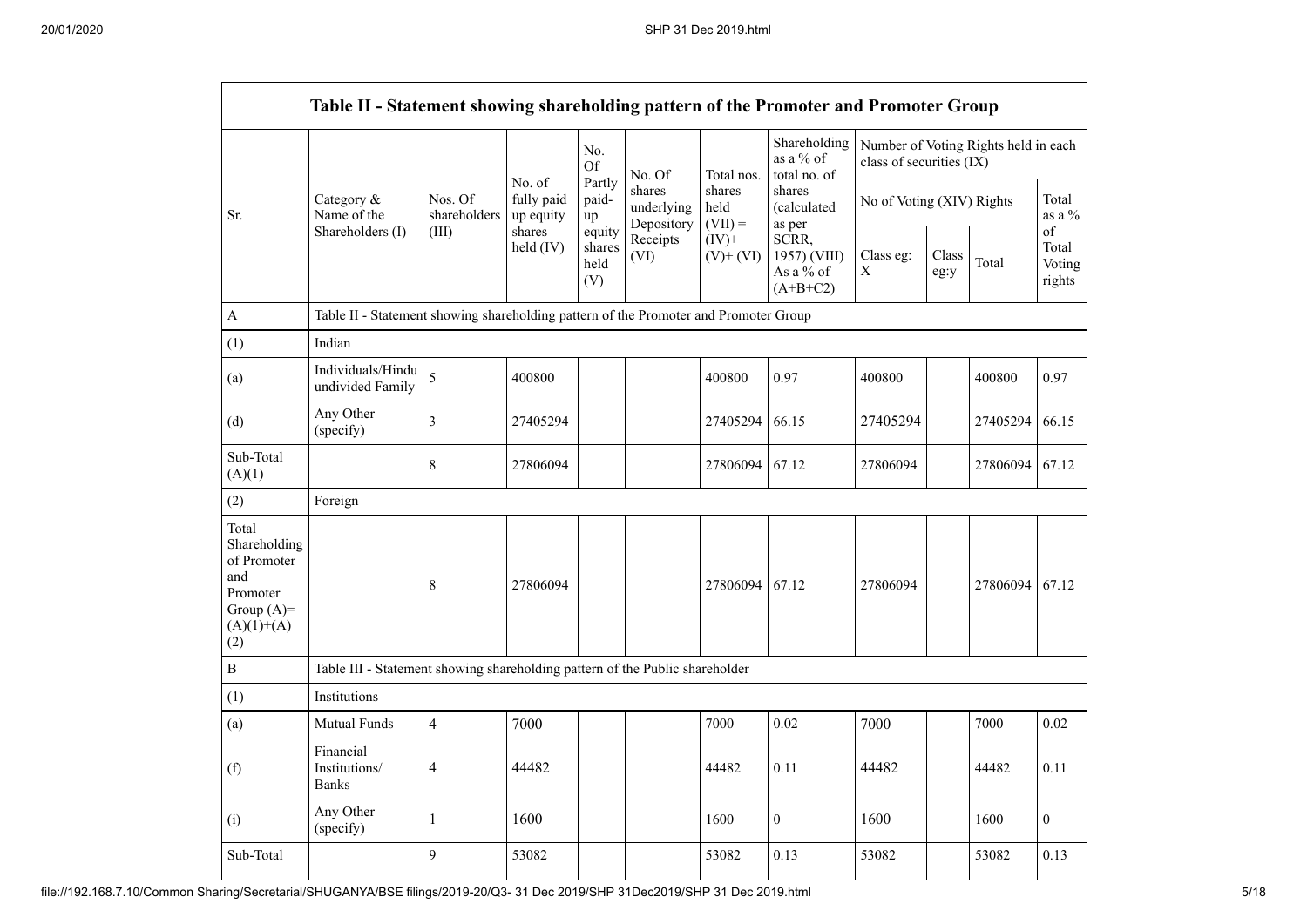| (B)(1)                                                                      |                                                                                                                     |       |          |  |          |       |          |          |       |
|-----------------------------------------------------------------------------|---------------------------------------------------------------------------------------------------------------------|-------|----------|--|----------|-------|----------|----------|-------|
| (3)                                                                         | Non-institutions                                                                                                    |       |          |  |          |       |          |          |       |
| (a(i))                                                                      | Individuals -<br>i.Individual<br>shareholders<br>holding nominal<br>share capital up<br>to Rs. 2 lakhs.             | 39269 | 10207451 |  | 10207451 | 24.64 | 10207451 | 10207451 | 24.64 |
| (a(ii))                                                                     | Individuals - ii.<br>Individual<br>shareholders<br>holding nominal<br>share capital in<br>excess of Rs. 2<br>lakhs. | 19    | 1010036  |  | 1010036  | 2.44  | 1010036  | 1010036  | 2.44  |
| (e)                                                                         | Any Other<br>(specify)                                                                                              | 1616  | 2350116  |  | 2350116  | 5.67  | 2350116  | 2350116  | 5.67  |
| Sub-Total<br>(B)(3)                                                         |                                                                                                                     | 40904 | 13567603 |  | 13567603 | 32.75 | 13567603 | 13567603 | 32.75 |
| <b>Total Public</b><br>Shareholding<br>$(B)=(B)(1)+$<br>$(B)(2)+(B)$<br>(3) |                                                                                                                     | 40913 | 13620685 |  | 13620685 | 32.88 | 13620685 | 13620685 | 32.88 |
| $\overline{C}$                                                              | Table IV - Statement showing shareholding pattern of the Non Promoter- Non Public shareholder                       |       |          |  |          |       |          |          |       |
| Total (<br>$A+B+C2$ )                                                       |                                                                                                                     | 40921 | 41426779 |  | 41426779 | 100   | 41426779 | 41426779 | 100   |
| Total<br>$(A+B+C)$                                                          |                                                                                                                     | 40921 | 41426779 |  | 41426779 | 100   | 41426779 | 41426779 | 100   |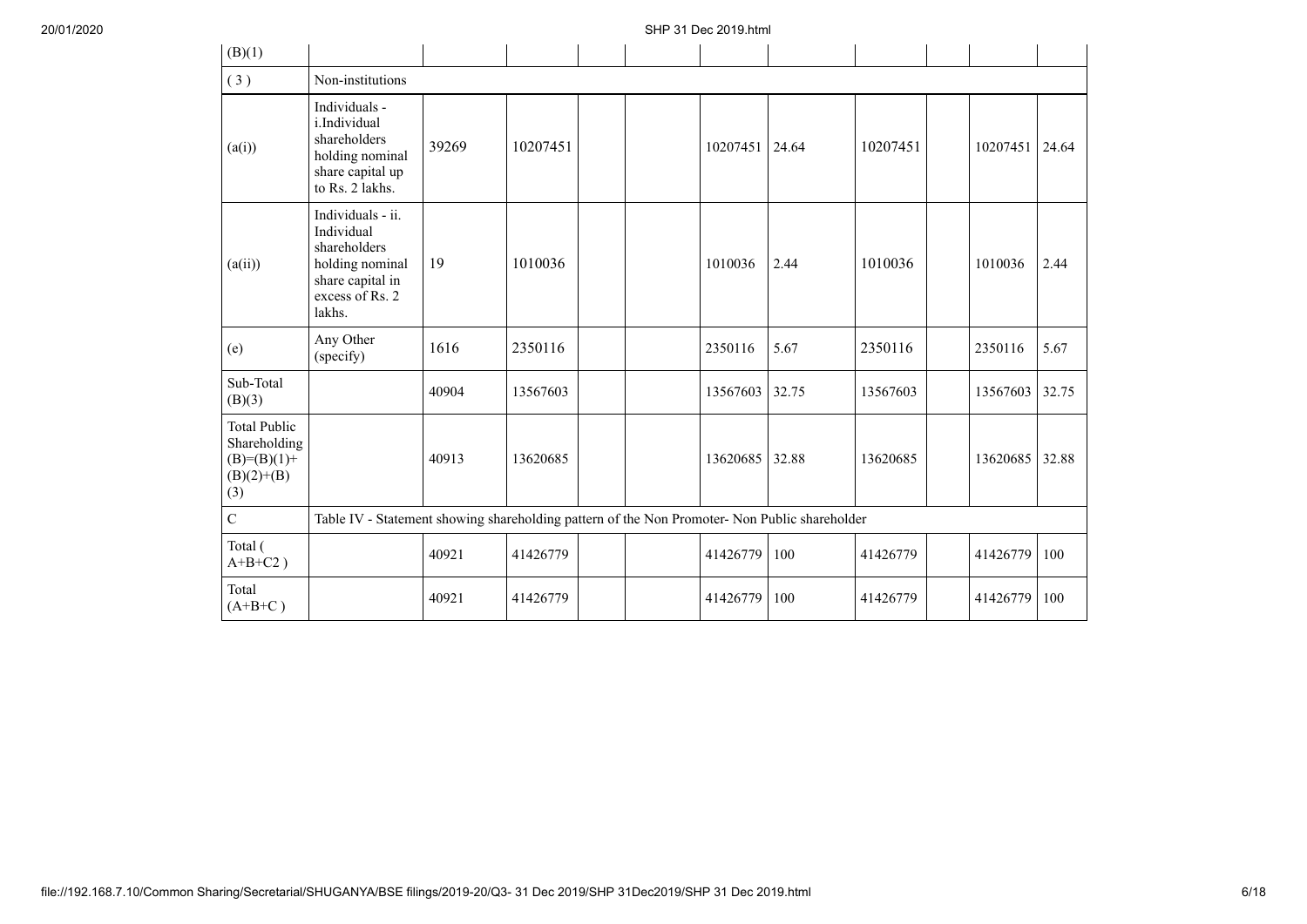|                                                                                         |                                                 |                                       |                                                           | Table II - Statement showing shareholding pattern of the Promoter and Promoter Group |  |                                                  |                  |                                                    |                                       |
|-----------------------------------------------------------------------------------------|-------------------------------------------------|---------------------------------------|-----------------------------------------------------------|--------------------------------------------------------------------------------------|--|--------------------------------------------------|------------------|----------------------------------------------------|---------------------------------------|
|                                                                                         | No. Of<br>Shares<br>Underlying                  | No. of<br><b>Shares</b><br>Underlying | No. Of Shares<br>Underlying<br>Outstanding<br>convertible | Shareholding, as a %<br>assuming full conversion of<br>convertible securities (as a  |  | Number of<br>Locked in<br>shares (XII)           | Shares<br>(XIII) | Number of<br>pledged or<br>otherwise<br>encumbered | Number of<br>equity shares<br>held in |
| Sr.<br>A                                                                                | Outstanding<br>convertible<br>securities<br>(X) | Outstanding<br>Warrants<br>$(X_i)$    | securities and<br>No. Of Warrants<br>(Xi)(a)              | percentage of diluted share<br>capital) $(XI) = (VII)+(X) As$<br>a % of $(A+B+C2)$   |  | As a<br>$%$ of<br>total<br>Shares<br>held<br>(b) | No.<br>(a)       | As a<br>$%$ of<br>total<br>Shares<br>held<br>(b)   | dematerialized<br>form $(XIV)$        |
|                                                                                         |                                                 |                                       |                                                           | Table II - Statement showing shareholding pattern of the Promoter and Promoter Group |  |                                                  |                  |                                                    |                                       |
| (1)                                                                                     | Indian                                          |                                       |                                                           |                                                                                      |  |                                                  |                  |                                                    |                                       |
| (a)                                                                                     |                                                 |                                       |                                                           | 0.97                                                                                 |  |                                                  |                  |                                                    | 400800                                |
| (d)                                                                                     |                                                 |                                       |                                                           | 66.15                                                                                |  |                                                  |                  |                                                    | 27405294                              |
| Sub-Total (A)<br>(1)                                                                    |                                                 |                                       |                                                           | 67.12                                                                                |  |                                                  |                  |                                                    | 27806094                              |
| (2)                                                                                     | Foreign                                         |                                       |                                                           |                                                                                      |  |                                                  |                  |                                                    |                                       |
| Total<br>Shareholding<br>of Promoter<br>and Promoter<br>Group $(A)=$<br>$(A)(1)+(A)(2)$ |                                                 |                                       |                                                           | 67.12                                                                                |  |                                                  |                  |                                                    | 27806094                              |
| $\, {\bf B}$                                                                            |                                                 |                                       |                                                           | Table III - Statement showing shareholding pattern of the Public shareholder         |  |                                                  |                  |                                                    |                                       |
| (1)                                                                                     | Institutions                                    |                                       |                                                           |                                                                                      |  |                                                  |                  |                                                    |                                       |
| (a)                                                                                     |                                                 |                                       |                                                           | 0.02                                                                                 |  |                                                  |                  |                                                    | $\boldsymbol{0}$                      |
| (f)                                                                                     |                                                 |                                       |                                                           | 0.11                                                                                 |  |                                                  |                  |                                                    | 44048                                 |
| (i)                                                                                     |                                                 |                                       |                                                           | $\boldsymbol{0}$                                                                     |  |                                                  |                  |                                                    | $\overline{0}$                        |
| Sub-Total (B)<br>(1)                                                                    |                                                 |                                       |                                                           | 0.13                                                                                 |  |                                                  |                  |                                                    | 44048                                 |
| (3)                                                                                     | Non-institutions                                |                                       |                                                           |                                                                                      |  |                                                  |                  |                                                    |                                       |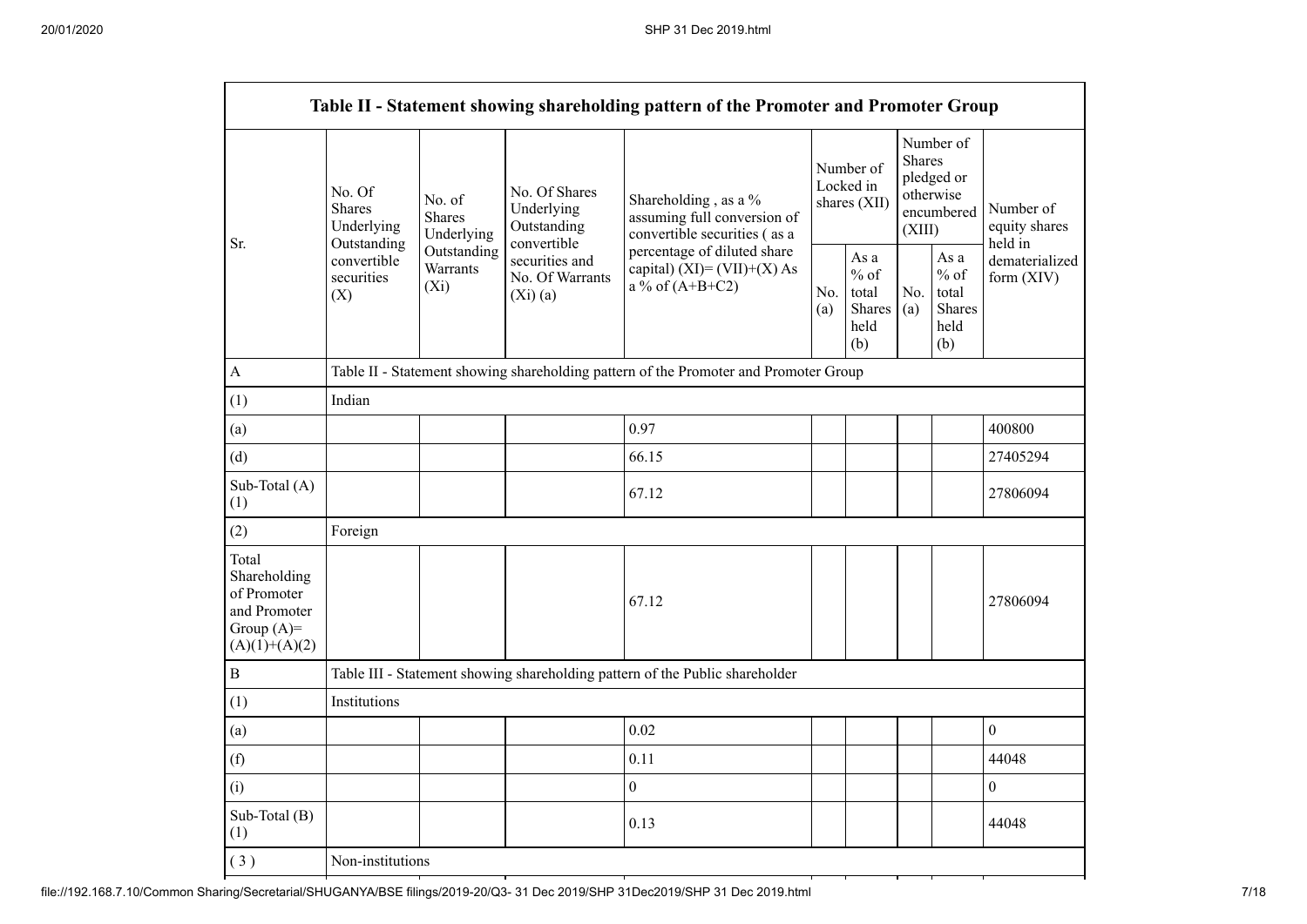20/01/2020 SHP 31 Dec 2019.html

| (a(i))                                                                  |  | 24.64                                                                                         |  |  | 8690946  |
|-------------------------------------------------------------------------|--|-----------------------------------------------------------------------------------------------|--|--|----------|
| (a(ii))                                                                 |  | 2.44                                                                                          |  |  | 1010036  |
| (e)                                                                     |  | 5.67                                                                                          |  |  | 2244516  |
| Sub-Total (B)<br>(3)                                                    |  | 32.75                                                                                         |  |  | 11945498 |
| <b>Total Public</b><br>Shareholding<br>$(B)=(B)(1)+$<br>$(B)(2)+(B)(3)$ |  | 32.88                                                                                         |  |  | 11989546 |
| С                                                                       |  | Table IV - Statement showing shareholding pattern of the Non Promoter- Non Public shareholder |  |  |          |
| Total (<br>$A+B+C2$ )                                                   |  | 100                                                                                           |  |  | 39795640 |
| Total $(A+B+C$                                                          |  | 100                                                                                           |  |  | 39795640 |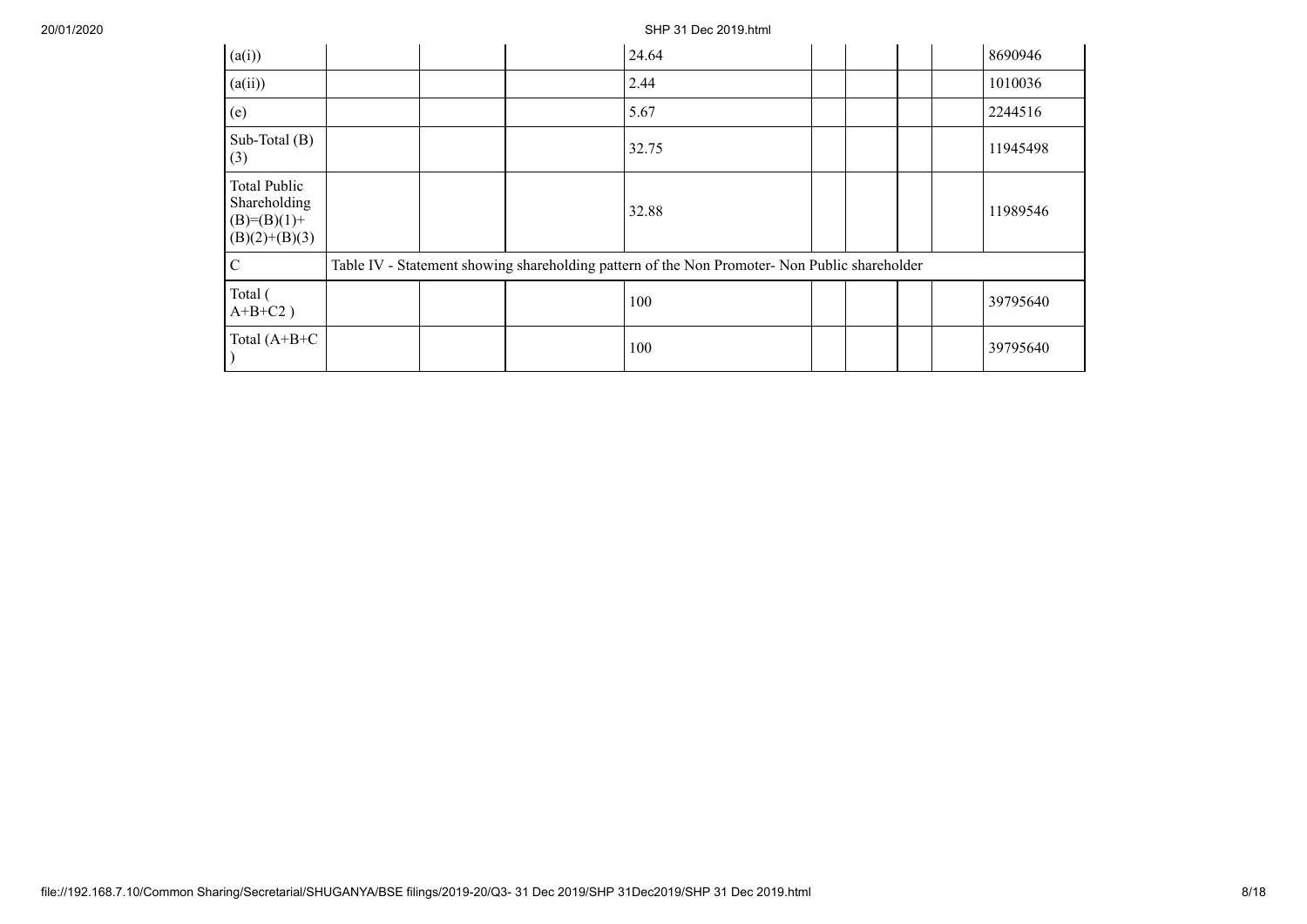|                                                                                                                      |                                                               |                               | <b>Individuals/Hindu undivided Family</b>  |                                 |                                |                          |
|----------------------------------------------------------------------------------------------------------------------|---------------------------------------------------------------|-------------------------------|--------------------------------------------|---------------------------------|--------------------------------|--------------------------|
| Searial No.                                                                                                          | $\mathbf{1}$                                                  | $\overline{2}$                | $\overline{3}$                             | $\overline{4}$                  | 5                              |                          |
| Name of the<br>Shareholders (I)                                                                                      | <b>VARUN ADITYA</b><br><b>THAPAR</b>                          | <b>JYOTI</b><br><b>THAPAR</b> | <b>VIKRAMADITYA</b><br><b>MOHAN THAPAR</b> | <b>NITASHA</b><br><b>THAPAR</b> | <b>AYESHA</b><br><b>THAPAR</b> | Click here to<br>go back |
| PAN(II)                                                                                                              | ADOPT2612A                                                    | ABWPT8527E                    | ABNPT6299A                                 | ACQPT6969H                      | ACQPT3748N                     | Total                    |
| No. of fully paid<br>up equity shares<br>held (IV)                                                                   | 169800                                                        | 73500                         | 53750                                      | 51875                           | 51875                          | 400800                   |
| No. Of Partly paid-<br>up equity shares<br>held(V)                                                                   |                                                               |                               |                                            |                                 |                                |                          |
| No. Of shares<br>underlying<br>Depository<br>Receipts (VI)                                                           |                                                               |                               |                                            |                                 |                                |                          |
| Total nos. shares<br>held $(VII) = (IV) +$<br>$(V)$ + $(VI)$                                                         | 169800                                                        | 73500                         | 53750                                      | 51875                           | 51875                          | 400800                   |
| Shareholding as a<br>% of total no. of<br>shares (calculated<br>as per SCRR,<br>1957) (VIII) As a<br>% of $(A+B+C2)$ | 0.41                                                          | 0.18                          | 0.13                                       | 0.13                            | 0.13                           | 0.97                     |
|                                                                                                                      | Number of Voting Rights held in each class of securities (IX) |                               |                                            |                                 |                                |                          |
| Class eg:X                                                                                                           | 169800                                                        | 73500                         | 53750                                      | 51875                           | 51875                          | 400800                   |
| Class eg:y                                                                                                           |                                                               |                               |                                            |                                 |                                |                          |
| Total                                                                                                                | 169800                                                        | 73500                         | 53750                                      | 51875                           | 51875                          | 400800                   |
| Total as a % of<br>Total Voting rights                                                                               | 0.41                                                          | 0.18                          | 0.13                                       | 0.13                            | 0.13                           | 0.97                     |
| No. Of Shares<br>Underlying<br>Outstanding<br>convertible<br>securities $(X)$                                        |                                                               |                               |                                            |                                 |                                |                          |
| No. of Shares                                                                                                        |                                                               |                               |                                            |                                 |                                |                          |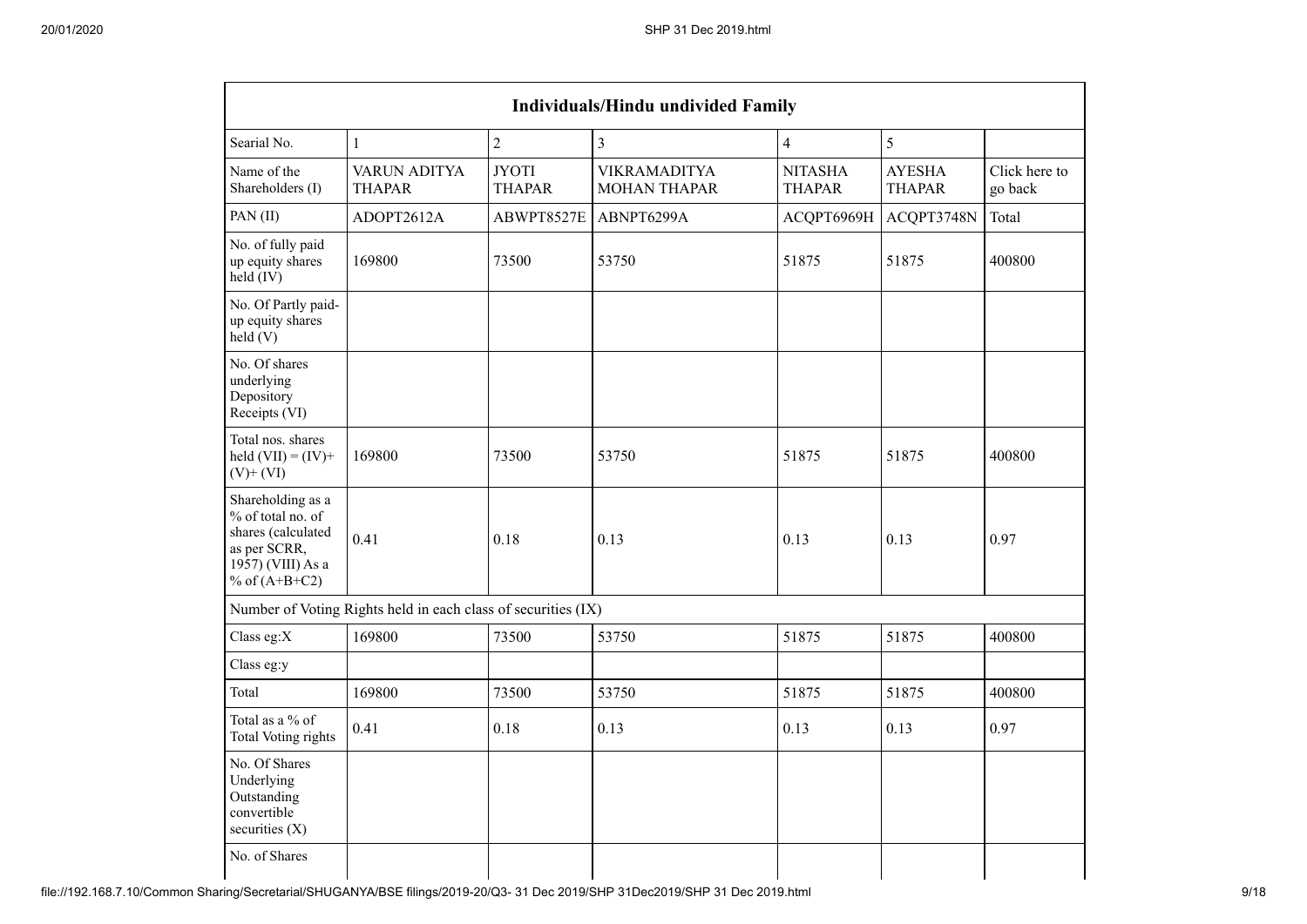| Underlying<br>Outstanding<br>Warrants (Xi)                                                                                                                                               |                                                         |       |       |       |       |        |
|------------------------------------------------------------------------------------------------------------------------------------------------------------------------------------------|---------------------------------------------------------|-------|-------|-------|-------|--------|
| No. Of Shares<br>Underlying<br>Outstanding<br>convertible<br>securities and No.<br>Of Warrants (Xi)<br>(a)                                                                               |                                                         |       |       |       |       |        |
| Shareholding, as a<br>% assuming full<br>conversion of<br>convertible<br>securities (as a<br>percentage of<br>diluted share<br>capital) (XI)=<br>$(VII)+(Xi)(a)$ As a<br>% of $(A+B+C2)$ | 0.41                                                    | 0.18  | 0.13  | 0.13  | 0.13  | 0.97   |
| Number of Locked in shares (XII)                                                                                                                                                         |                                                         |       |       |       |       |        |
| No. $(a)$                                                                                                                                                                                |                                                         |       |       |       |       |        |
| As a % of total<br>Shares held (b)                                                                                                                                                       |                                                         |       |       |       |       |        |
|                                                                                                                                                                                          | Number of Shares pledged or otherwise encumbered (XIII) |       |       |       |       |        |
| No. $(a)$                                                                                                                                                                                |                                                         |       |       |       |       |        |
| As a % of total<br>Shares held (b)                                                                                                                                                       |                                                         |       |       |       |       |        |
| Number of equity<br>shares held in<br>dematerialized<br>form (XIV)                                                                                                                       | 169800                                                  | 73500 | 53750 | 51875 | 51875 | 400800 |
| Reason for not providing PAN                                                                                                                                                             |                                                         |       |       |       |       |        |
| Reason for not<br>providing PAN                                                                                                                                                          |                                                         |       |       |       |       |        |
| Shareholder type                                                                                                                                                                         |                                                         |       |       |       |       |        |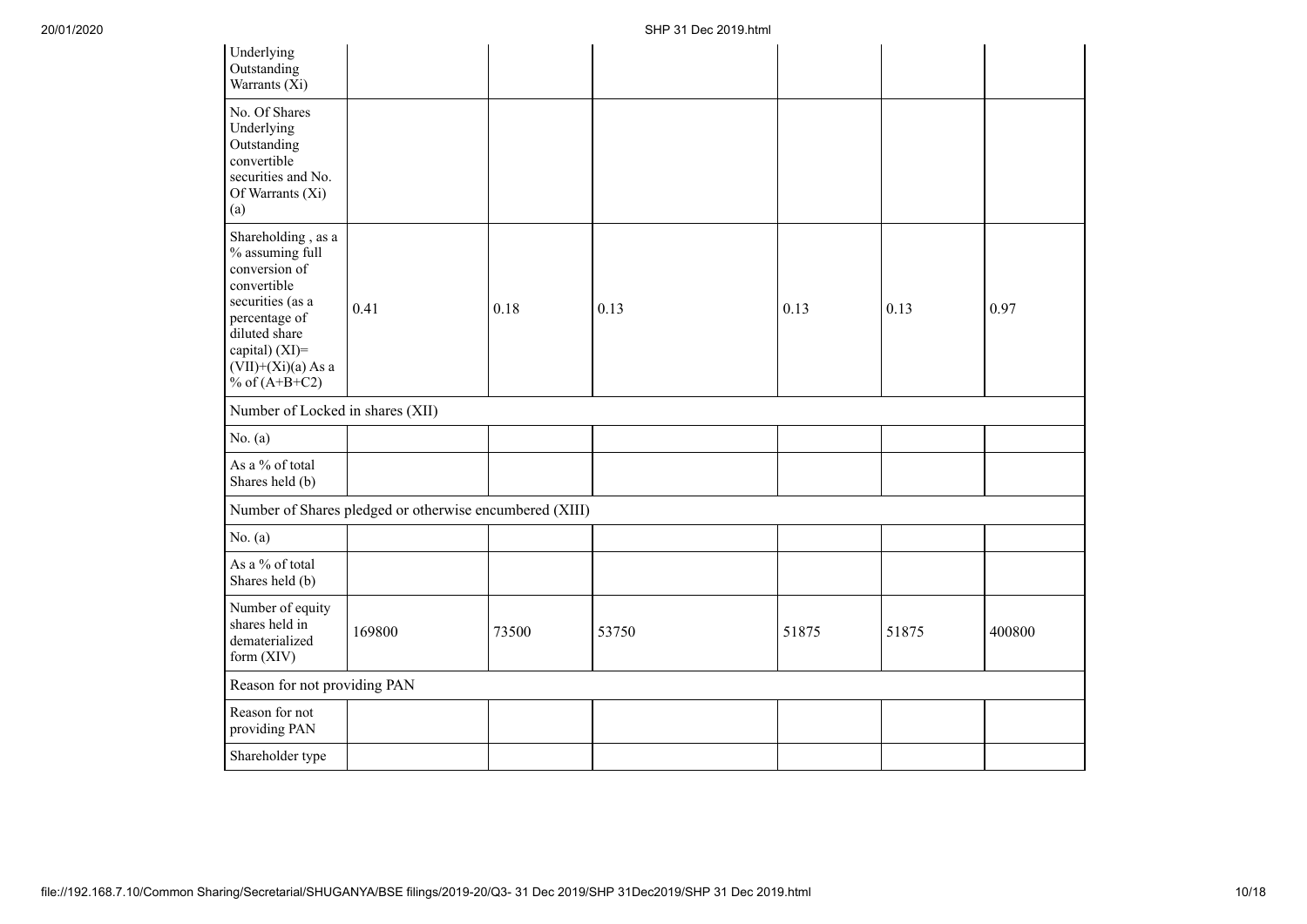|                                                                                                                      |                                                               | Any Other (specify)                                      |                                                                    |                          |
|----------------------------------------------------------------------------------------------------------------------|---------------------------------------------------------------|----------------------------------------------------------|--------------------------------------------------------------------|--------------------------|
| Searial No.                                                                                                          | $\mathbf{1}$                                                  | $\overline{2}$                                           | 3                                                                  |                          |
| Category                                                                                                             | <b>Bodies Corporate</b>                                       | <b>Bodies Corporate</b>                                  | <b>Bodies Corporate</b>                                            | Click here<br>to go back |
| Name of the<br>Shareholders (I)                                                                                      | NAV SRIJIT SHAKTI<br>TELANGANA PRIVATE<br><b>LIMITED</b>      | KARAM CHAND THAPAR AND<br><b>BROS COAL SALES LIMITED</b> | <b>KCT MANAGEMENT</b><br><b>SERVICES PRIVATE</b><br><b>LIMITED</b> |                          |
| PAN(II)                                                                                                              | AAFCN1400P                                                    | AABCK1281H                                               | AADCE2107J                                                         | Total                    |
| No. of the<br>Shareholders (I)                                                                                       | 1                                                             | 1                                                        | $\mathbf{1}$                                                       | 3                        |
| No. of fully paid<br>up equity shares<br>$held$ (IV)                                                                 | 21934545                                                      | 3241719                                                  | 2229030                                                            | 27405294                 |
| No. Of Partly paid-<br>up equity shares<br>held(V)                                                                   |                                                               |                                                          |                                                                    |                          |
| No. Of shares<br>underlying<br>Depository<br>Receipts (VI)                                                           |                                                               |                                                          |                                                                    |                          |
| Total nos. shares<br>held $(VII) = (IV) +$<br>$(V)$ + $(VI)$                                                         | 21934545                                                      | 3241719                                                  | 2229030                                                            | 27405294                 |
| Shareholding as a<br>% of total no. of<br>shares (calculated<br>as per SCRR,<br>1957) (VIII) As a<br>% of $(A+B+C2)$ | 52.95                                                         | 7.83                                                     | 5.38                                                               | 66.15                    |
|                                                                                                                      | Number of Voting Rights held in each class of securities (IX) |                                                          |                                                                    |                          |
| Class eg: X                                                                                                          | 21934545                                                      | 3241719                                                  | 2229030                                                            | 27405294                 |
| Class eg:y                                                                                                           |                                                               |                                                          |                                                                    |                          |
| Total                                                                                                                | 21934545                                                      | 3241719                                                  | 2229030                                                            | 27405294                 |
| Total as a % of<br><b>Total Voting rights</b>                                                                        | 52.95                                                         | 7.83                                                     | 5.38                                                               | 66.15                    |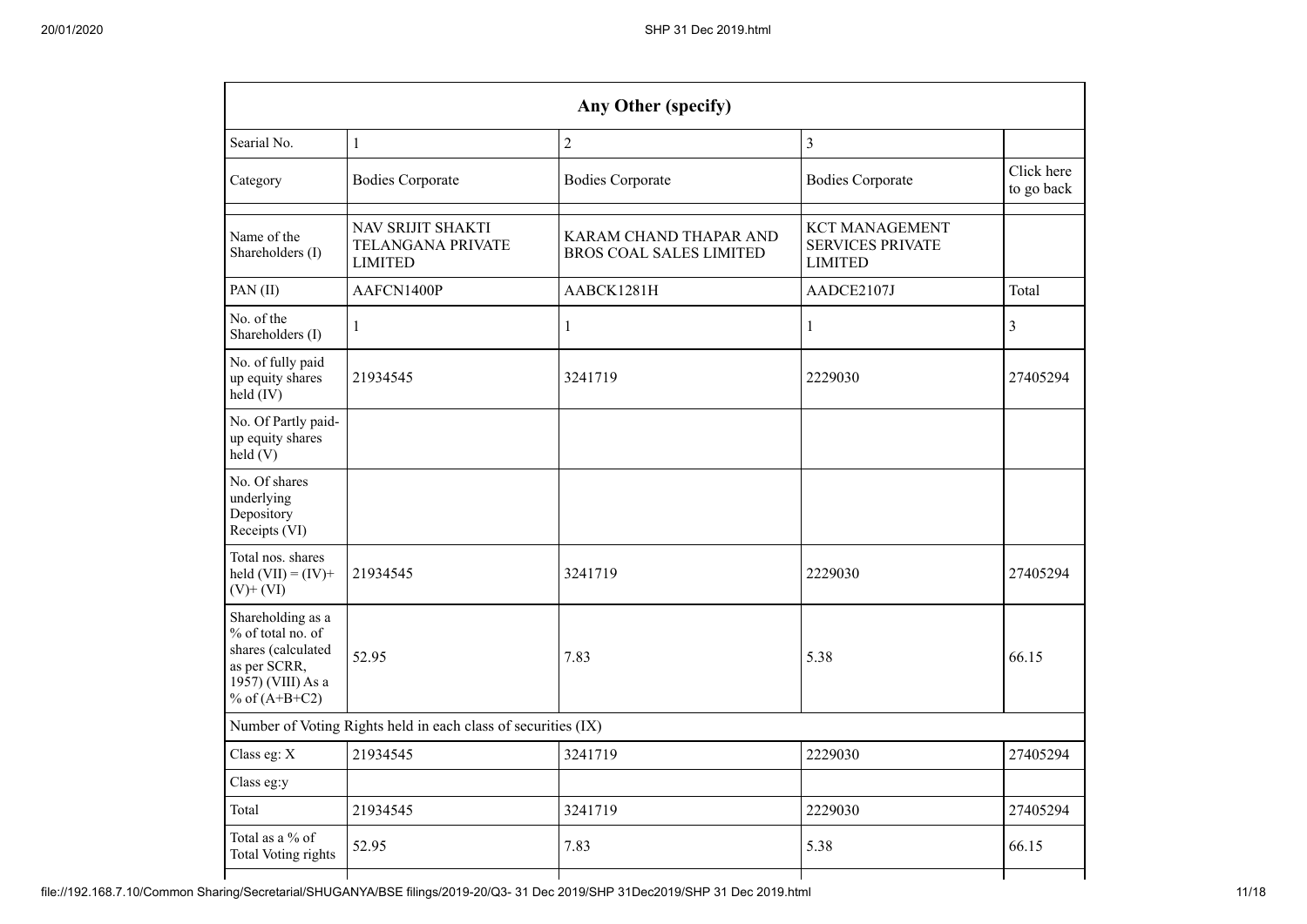| No. Of Shares<br>Underlying<br>Outstanding<br>convertible<br>securities (X)                                                                                                          |                                                         |         |         |          |
|--------------------------------------------------------------------------------------------------------------------------------------------------------------------------------------|---------------------------------------------------------|---------|---------|----------|
| No. of Shares<br>Underlying<br>Outstanding<br>Warrants (Xi)                                                                                                                          |                                                         |         |         |          |
| No. Of Shares<br>Underlying<br>Outstanding<br>convertible<br>securities and No.<br>Of Warrants (Xi)<br>(a)                                                                           |                                                         |         |         |          |
| Shareholding, as a<br>% assuming full<br>conversion of<br>convertible<br>securities (as a<br>percentage of<br>diluted share<br>capital) (XI)=<br>$(VII)+(X)$ As a %<br>of $(A+B+C2)$ | 52.95                                                   | 7.83    | 5.38    | 66.15    |
| Number of Locked in shares (XII)                                                                                                                                                     |                                                         |         |         |          |
| No. $(a)$                                                                                                                                                                            |                                                         |         |         |          |
| As a % of total<br>Shares held (b)                                                                                                                                                   |                                                         |         |         |          |
|                                                                                                                                                                                      | Number of Shares pledged or otherwise encumbered (XIII) |         |         |          |
| No. $(a)$                                                                                                                                                                            |                                                         |         |         |          |
| As a % of total<br>Shares held (b)                                                                                                                                                   |                                                         |         |         |          |
| Number of equity<br>shares held in<br>dematerialized<br>form (XIV)                                                                                                                   | 21934545                                                | 3241719 | 2229030 | 27405294 |
| Reason for not providing PAN                                                                                                                                                         |                                                         |         |         |          |
| Reason for not<br>providing PAN                                                                                                                                                      |                                                         |         |         |          |
| Shareholder type                                                                                                                                                                     |                                                         |         |         |          |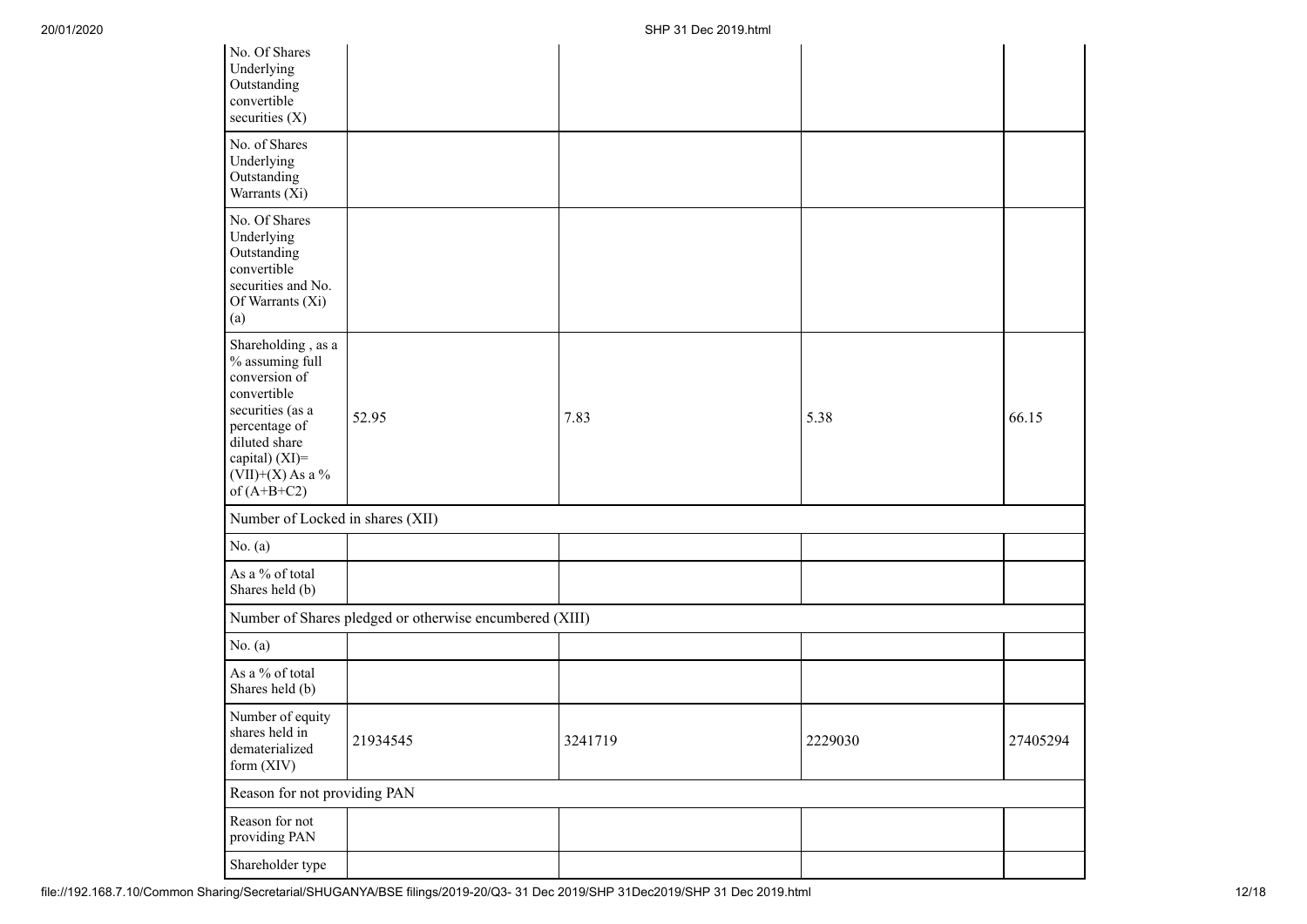|                                                                                                                      |                   |                            | Any Other (specify) |                |                              |                                     |                  |
|----------------------------------------------------------------------------------------------------------------------|-------------------|----------------------------|---------------------|----------------|------------------------------|-------------------------------------|------------------|
| Searial No.                                                                                                          | $\mathbf{1}$      | $\sqrt{2}$                 | $\mathfrak{Z}$      | $\overline{4}$ | 5                            | 6                                   | $\boldsymbol{7}$ |
| Category                                                                                                             | Others            | <b>Bodies</b><br>Corporate | Clearing<br>Members | <b>HUF</b>     | Non-Resident Indian<br>(NRI) | Overseas Corporate<br><b>Bodies</b> | <b>Trusts</b>    |
| Category / More<br>than 1 percentage                                                                                 | Category          | Category                   | Category            | Category       | Category                     | Category                            | Category         |
| Name of the<br>Shareholders (I)                                                                                      | Escrow<br>Account |                            |                     |                |                              |                                     |                  |
| PAN(II)                                                                                                              |                   |                            |                     |                |                              |                                     |                  |
| No. of the<br>Shareholders (I)                                                                                       | 1                 | 302                        | 133                 | 588            | 588                          | $\mathfrak{Z}$                      | 1                |
| No. of fully paid<br>up equity shares<br>$held$ (IV)                                                                 | 327               | 771292                     | 225967              | 480583         | 412136                       | 459800                              | 11               |
| No. Of Partly paid-<br>up equity shares<br>held(V)                                                                   |                   |                            |                     |                |                              |                                     |                  |
| No. Of shares<br>underlying<br>Depository<br>Receipts (VI)                                                           |                   |                            |                     |                |                              |                                     |                  |
| Total nos. shares<br>held $(VII) = (IV) +$<br>$(V)$ + $(VI)$                                                         | 327               | 771292                     | 225967              | 480583         | 412136                       | 459800                              | 11               |
| Shareholding as a<br>% of total no. of<br>shares (calculated<br>as per SCRR,<br>1957) (VIII) As a<br>% of $(A+B+C2)$ | $\theta$          | 1.86                       | 0.55                | 1.16           | 0.99                         | 1.11                                | $\theta$         |
| Number of Voting Rights held in each class of securities (IX)                                                        |                   |                            |                     |                |                              |                                     |                  |
| Class eg: X                                                                                                          | 327               | 771292                     | 225967              | 480583         | 412136                       | 459800                              | 11               |
| Class eg:y                                                                                                           |                   |                            |                     |                |                              |                                     |                  |
| Total                                                                                                                | 327               | 771292                     | 225967              | 480583         | 412136                       | 459800                              | 11               |
| Total as a % of<br>Total Voting rights                                                                               | $\mathbf{0}$      | 1.86                       | 0.55                | 1.16           | 0.99                         | 1.11                                | $\mathbf{0}$     |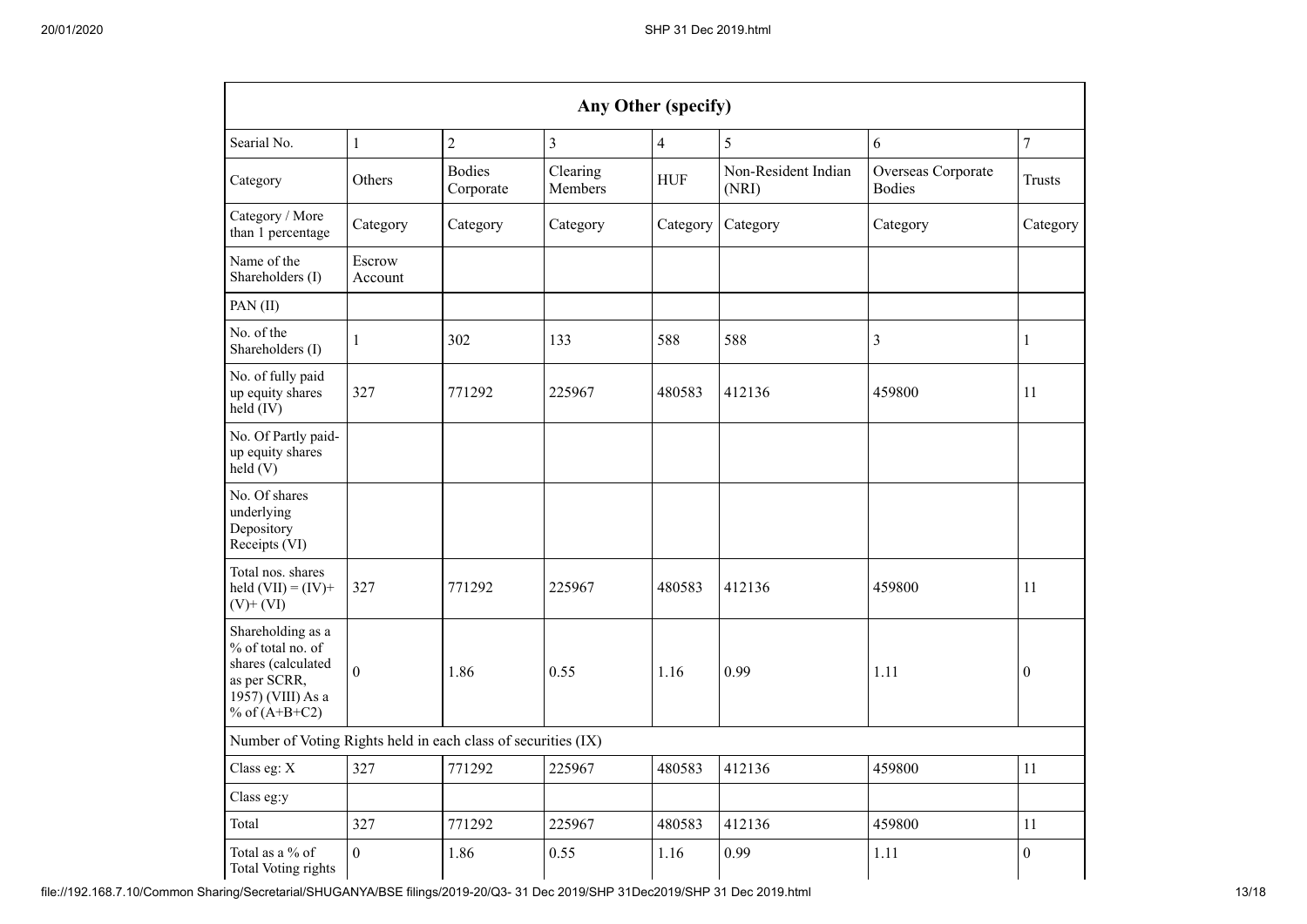| No. Of Shares<br>Underlying<br>Outstanding<br>convertible<br>securities (X)                                                                                                          |                  |        |        |        |        |        |                  |
|--------------------------------------------------------------------------------------------------------------------------------------------------------------------------------------|------------------|--------|--------|--------|--------|--------|------------------|
| No. of Shares<br>Underlying<br>Outstanding<br>Warrants (Xi)                                                                                                                          |                  |        |        |        |        |        |                  |
| No. Of Shares<br>Underlying<br>Outstanding<br>convertible<br>securities and No.<br>Of Warrants (Xi)<br>(a)                                                                           |                  |        |        |        |        |        |                  |
| Shareholding, as a<br>% assuming full<br>conversion of<br>convertible<br>securities (as a<br>percentage of<br>diluted share<br>capital) (XI)=<br>$(VII)+(X)$ As a %<br>of $(A+B+C2)$ | $\boldsymbol{0}$ | 1.86   | 0.55   | 1.16   | 0.99   | 1.11   | $\boldsymbol{0}$ |
| Number of Locked in shares (XII)                                                                                                                                                     |                  |        |        |        |        |        |                  |
| No. $(a)$                                                                                                                                                                            |                  |        |        |        |        |        |                  |
| As a % of total<br>Shares held (b)                                                                                                                                                   |                  |        |        |        |        |        |                  |
| Number of equity<br>shares held in<br>dematerialized<br>form (XIV)                                                                                                                   | 327              | 676592 | 225967 | 480583 | 404036 | 457000 | 11               |
| Reason for not providing PAN                                                                                                                                                         |                  |        |        |        |        |        |                  |
| Reason for not<br>providing PAN                                                                                                                                                      |                  |        |        |        |        |        |                  |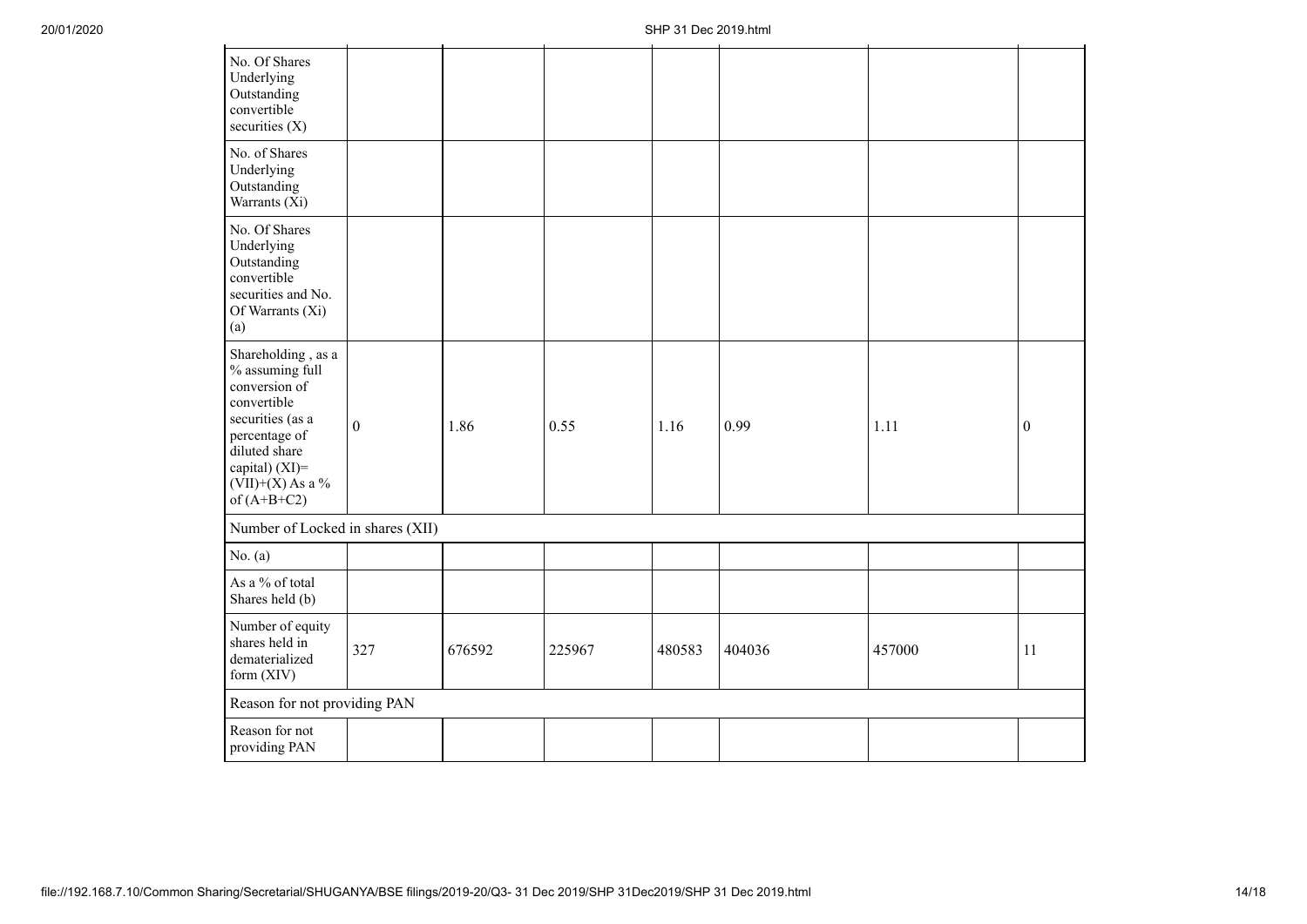| Any Other (specify)                                           |  |  |  |  |  |  |  |  |  |
|---------------------------------------------------------------|--|--|--|--|--|--|--|--|--|
|                                                               |  |  |  |  |  |  |  |  |  |
|                                                               |  |  |  |  |  |  |  |  |  |
|                                                               |  |  |  |  |  |  |  |  |  |
| Click here to go back                                         |  |  |  |  |  |  |  |  |  |
| Total                                                         |  |  |  |  |  |  |  |  |  |
| 1616                                                          |  |  |  |  |  |  |  |  |  |
| 2350116                                                       |  |  |  |  |  |  |  |  |  |
|                                                               |  |  |  |  |  |  |  |  |  |
|                                                               |  |  |  |  |  |  |  |  |  |
| 2350116                                                       |  |  |  |  |  |  |  |  |  |
| 5.67                                                          |  |  |  |  |  |  |  |  |  |
| Number of Voting Rights held in each class of securities (IX) |  |  |  |  |  |  |  |  |  |
| 2350116                                                       |  |  |  |  |  |  |  |  |  |
|                                                               |  |  |  |  |  |  |  |  |  |
| 2350116                                                       |  |  |  |  |  |  |  |  |  |
| 5.67                                                          |  |  |  |  |  |  |  |  |  |
|                                                               |  |  |  |  |  |  |  |  |  |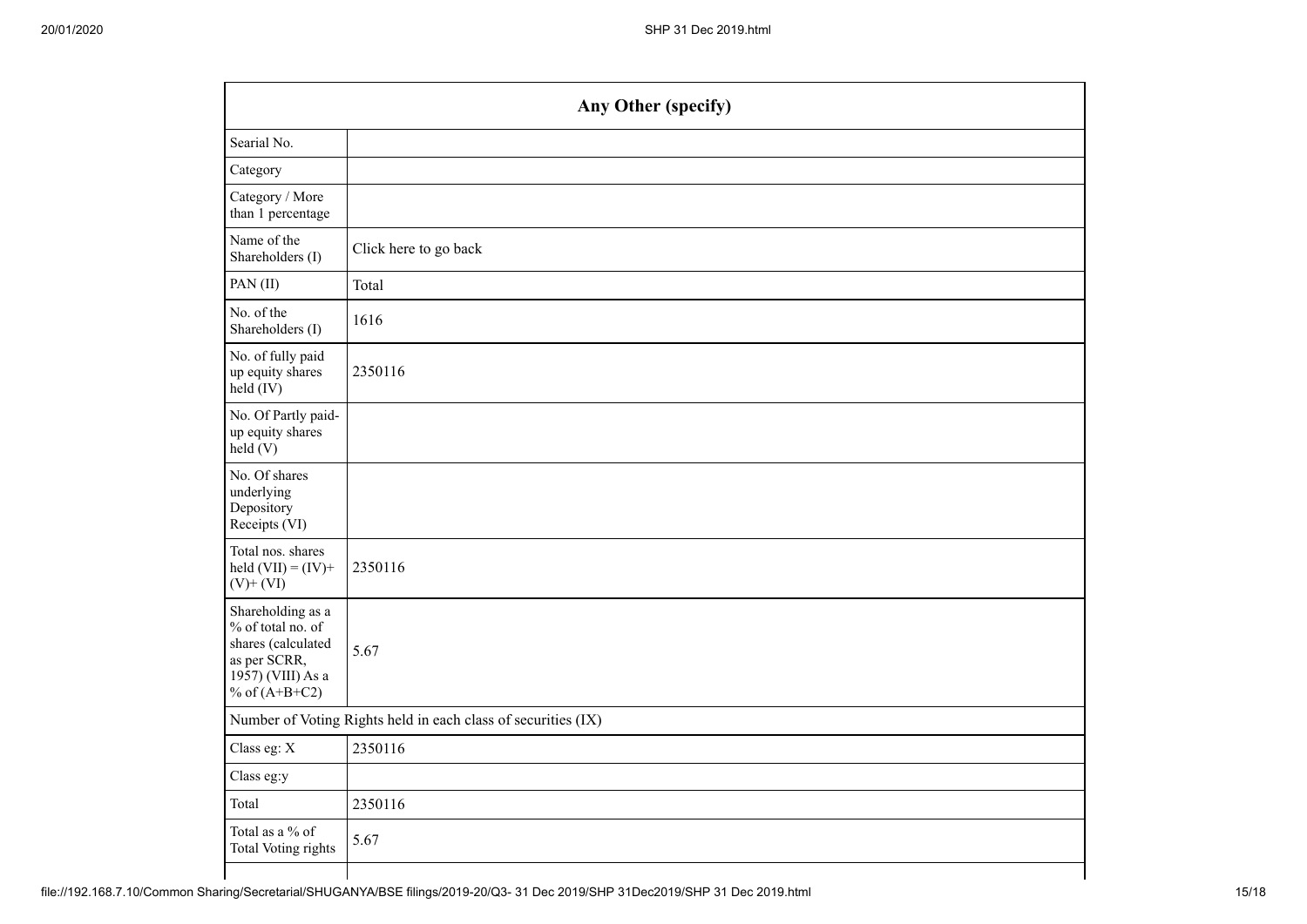| No. Of Shares<br>Underlying<br>Outstanding<br>convertible<br>securities (X)                                                                                                          |         |
|--------------------------------------------------------------------------------------------------------------------------------------------------------------------------------------|---------|
| No. of Shares<br>Underlying<br>Outstanding<br>Warrants (Xi)                                                                                                                          |         |
| No. Of Shares<br>Underlying<br>Outstanding<br>convertible<br>securities and No.<br>Of Warrants (Xi)<br>(a)                                                                           |         |
| Shareholding, as a<br>% assuming full<br>conversion of<br>convertible<br>securities (as a<br>percentage of<br>diluted share<br>capital) (XI)=<br>$(VII)+(X)$ As a %<br>of $(A+B+C2)$ | 5.67    |
| Number of Locked in shares (XII)                                                                                                                                                     |         |
| No. $(a)$                                                                                                                                                                            |         |
| As a % of total<br>Shares held (b)                                                                                                                                                   |         |
| Number of equity<br>shares held in<br>dematerialized<br>form (XIV)                                                                                                                   | 2244516 |
| Reason for not providing PAN                                                                                                                                                         |         |
| Reason for not<br>providing PAN                                                                                                                                                      |         |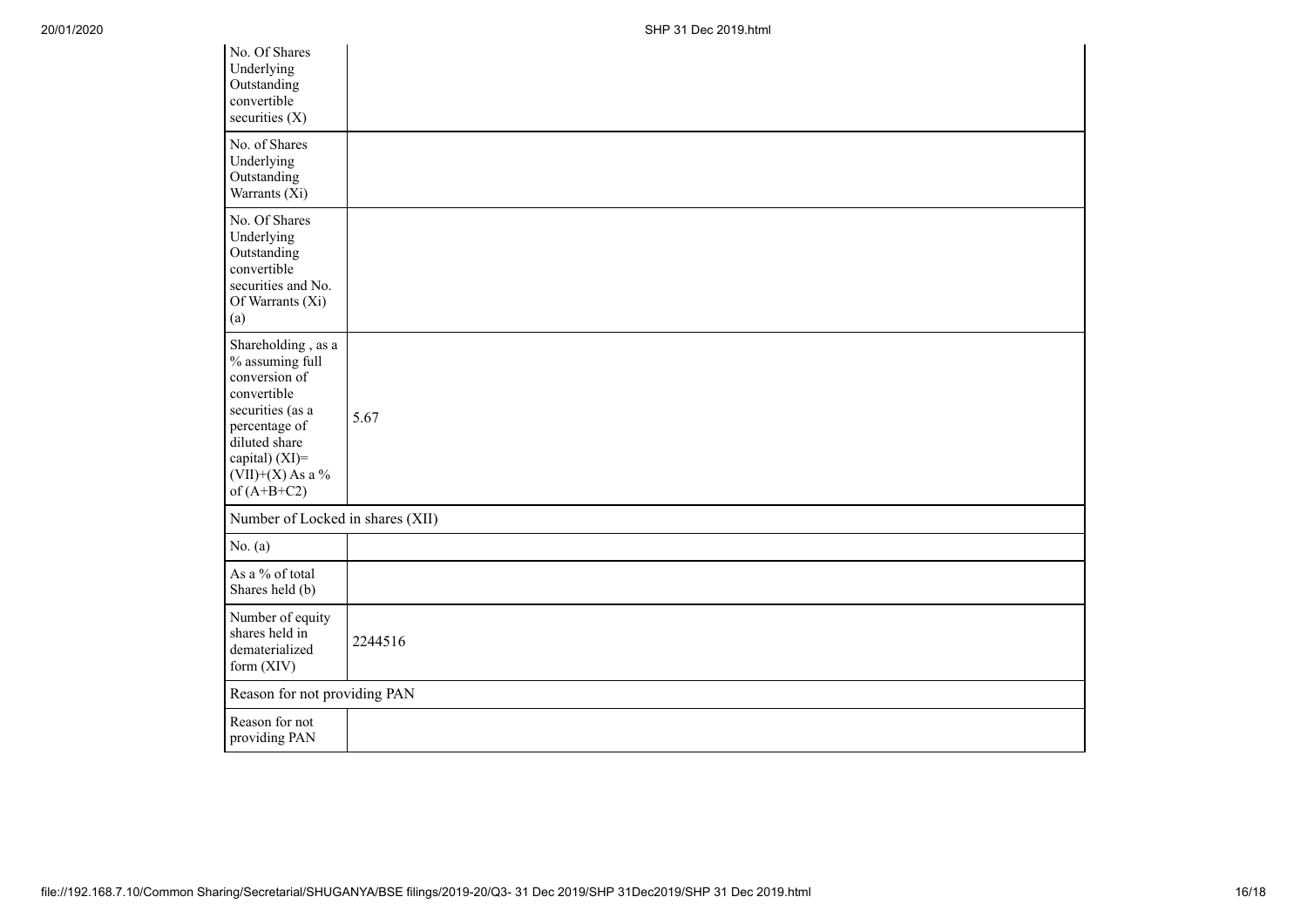## **significant beneficial owners**

|           | Details of the SBO              |            |                                                                   |             |                                                                       | Details of the registered owner                                                                |                        |                                                                   |             |                                                                       | Details of holding/ exercise of right of the SBO in<br>the reporting company, whether direct or indirect*: |                  |                                                                                 |               |                                            |                       |
|-----------|---------------------------------|------------|-------------------------------------------------------------------|-------------|-----------------------------------------------------------------------|------------------------------------------------------------------------------------------------|------------------------|-------------------------------------------------------------------|-------------|-----------------------------------------------------------------------|------------------------------------------------------------------------------------------------------------|------------------|---------------------------------------------------------------------------------|---------------|--------------------------------------------|-----------------------|
|           | Name                            |            | Passport                                                          |             |                                                                       | Name                                                                                           | PAN                    | Passport                                                          |             | Nationality<br>(Applicable<br>in case of<br>Any other<br>is selected) | Whether by virtue of:                                                                                      |                  |                                                                                 |               |                                            |                       |
| r.<br>Io. |                                 | PAN        | No. $\overline{\text{in}}$<br>case of<br>a<br>foreign<br>national | Nationality | Nationality<br>(Applicable<br>in case of<br>Any other<br>is selected) |                                                                                                |                        | No. $\overline{\text{in}}$<br>case of<br>a<br>foreign<br>national | Nationality |                                                                       | Shares                                                                                                     | Voting<br>rights | Rights on<br>distributable Exercise<br>dividend or<br>any other<br>distribution | of<br>control | Exercise<br>of<br>significant<br>influence |                       |
|           | Vikramaditya<br>Mohan<br>Thapar | ABNPT6299A |                                                                   | India       |                                                                       | <b>NAV SRIJIT</b><br><b>SHAKTI</b><br>TELANGANA AAFCN1400P<br><b>PRIVATE</b><br><b>LIMITED</b> |                        |                                                                   | India       |                                                                       |                                                                                                            |                  |                                                                                 | Yes           | Yes                                        | $\tilde{\phantom{a}}$ |
|           |                                 |            |                                                                   |             |                                                                       |                                                                                                | Total: $\vert 0 \vert$ |                                                                   |             |                                                                       |                                                                                                            |                  | $\bf{0}$                                                                        |               |                                            |                       |
|           | Jyoti Thapar                    | ABWPT8527E |                                                                   | India       |                                                                       | <b>NAV SRIJIT</b><br><b>SHAKTI</b><br><b>TELANGANA</b><br><b>PRIVATE</b><br><b>LIMITED</b>     | AAFCN1400P             |                                                                   | India       |                                                                       |                                                                                                            |                  |                                                                                 | Yes           | Yes                                        | $\hat{\mathbf{z}}$    |
|           |                                 |            |                                                                   |             | <b>Total:</b>                                                         |                                                                                                |                        |                                                                   |             | $\mathbf{0}$<br>$\mathbf{0}$<br>$\bf{0}$                              |                                                                                                            |                  |                                                                                 |               |                                            |                       |
|           | Varun Aditya<br>Thapar          | ADOPT2612A |                                                                   | India       |                                                                       | <b>NAV SRIJIT</b><br><b>SHAKTI</b><br>TELANGANA AAFCN1400P<br><b>PRIVATE</b><br><b>LIMITED</b> |                        |                                                                   | India       |                                                                       |                                                                                                            |                  |                                                                                 | Yes           | Yes                                        | $\hat{z}$             |
|           |                                 |            |                                                                   |             |                                                                       |                                                                                                |                        |                                                                   |             | <b>Total:</b>                                                         | O                                                                                                          | $\bf{0}$         | $\mathbf{0}$                                                                    |               |                                            |                       |
|           | Ayesha<br>Thapar                | ACQPT3748N |                                                                   | India       |                                                                       | <b>NAV SRIJIT</b><br><b>SHAKTI</b><br>TELANGANA AAFCN1400P<br><b>PRIVATE</b><br><b>LIMITED</b> |                        |                                                                   | India       |                                                                       |                                                                                                            |                  |                                                                                 | Yes           | Yes                                        | $\hat{\mathbf{z}}$    |
|           |                                 |            |                                                                   |             |                                                                       |                                                                                                |                        |                                                                   |             | <b>Total:</b>                                                         | $\mathbf{0}$                                                                                               | $\bf{0}$         | $\bf{0}$                                                                        |               |                                            |                       |
|           | Nitasha<br>Thapar               | ACQPT6969H |                                                                   | India       |                                                                       | <b>NAV SRIJIT</b><br><b>SHAKTI</b><br><b>TELANGANA</b>                                         | AAFCN1400P             |                                                                   | India       |                                                                       |                                                                                                            |                  |                                                                                 | Yes           | Yes                                        | $\hat{\mathbf{z}}$    |